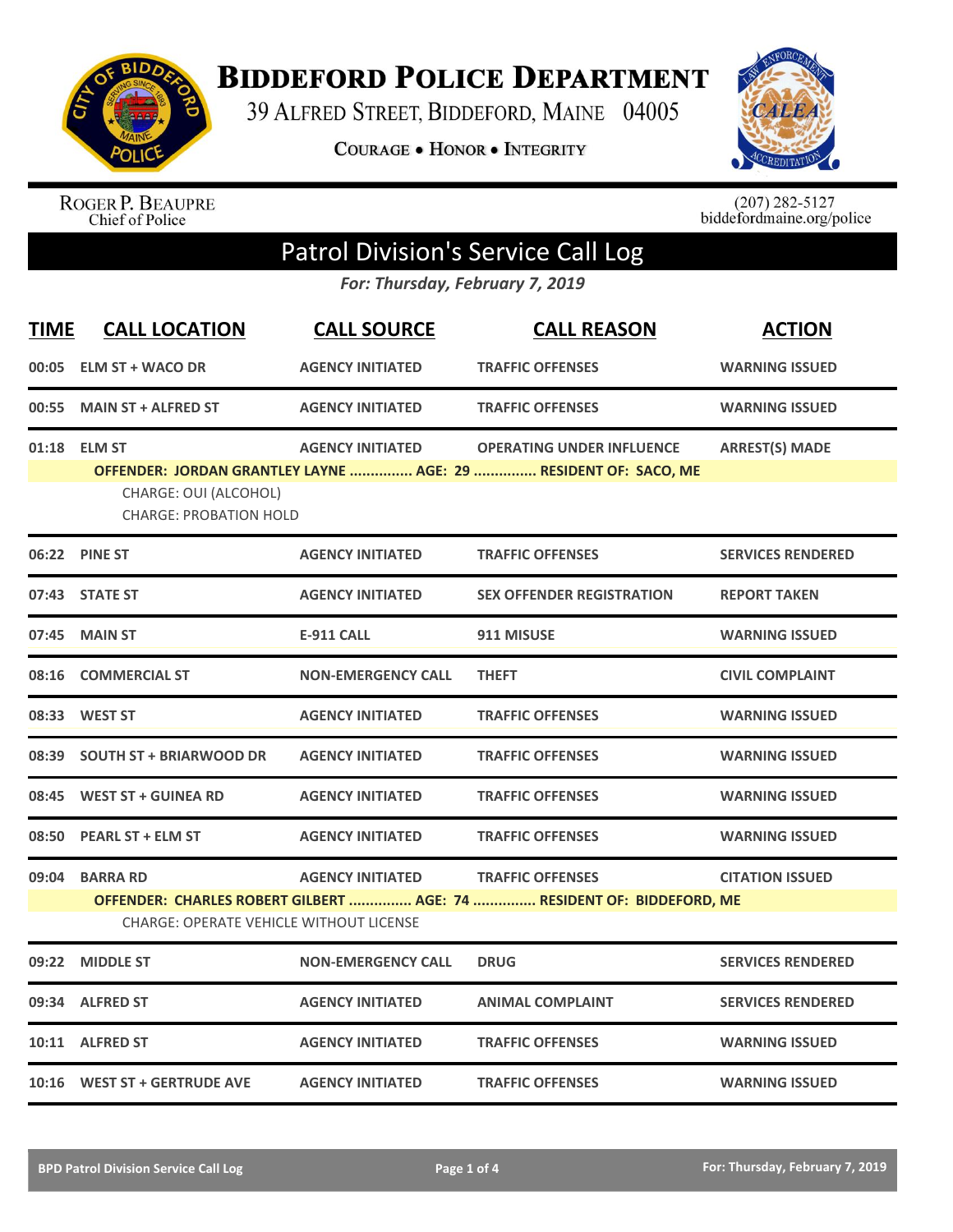| <b>TIME</b> | <b>CALL LOCATION</b>                                                                                            | <b>CALL SOURCE</b>                | <b>CALL REASON</b>            | <b>ACTION</b>             |  |
|-------------|-----------------------------------------------------------------------------------------------------------------|-----------------------------------|-------------------------------|---------------------------|--|
| 10:20       | <b>LINCOLN ST</b>                                                                                               | <b>E-911 CALL</b>                 | 911 MISUSE                    | <b>WARNING ISSUED</b>     |  |
|             | 10:52 HILLS BEACH RD                                                                                            | <b>AGENCY INITIATED</b>           | <b>TRAFFIC OFFENSES</b>       | <b>WARNING ISSUED</b>     |  |
| 10:59       | <b>MAIN ST</b>                                                                                                  | <b>NON-EMERGENCY CALL</b>         | 911 MISUSE                    | <b>SERVICES RENDERED</b>  |  |
|             | 11:22 MITCHELL LN                                                                                               | <b>NON-EMERGENCY CALL</b>         | <b>PARKING COMPLAINT</b>      | <b>NO ACTION REQUIRED</b> |  |
|             | 11:25 DARTMOUTH ST                                                                                              | <b>NON-EMERGENCY CALL</b>         | <b>MENTAL ILLNESS CASES</b>   | <b>SERVICES RENDERED</b>  |  |
| 11:29       | <b>MASON ST</b>                                                                                                 | <b>E-911 CALL</b>                 | 911 MISUSE                    | <b>WARNING ISSUED</b>     |  |
|             | 11:31 POOL ST + MIDDLE ST                                                                                       | <b>AGENCY INITIATED</b>           | <b>TRAFFIC OFFENSES</b>       | <b>WARNING ISSUED</b>     |  |
|             | 11:37 MAIN ST                                                                                                   | <b>NON-EMERGENCY CALL</b>         | <b>SUSPICION</b>              | <b>SERVICES RENDERED</b>  |  |
| 11:51       | <b>ELM ST</b>                                                                                                   | AGENCY INITIATED TRAFFIC OFFENSES |                               | <b>CITATION ISSUED</b>    |  |
|             | OFFENDER: DAVID P BOYNTON  AGE: 31  RESIDENT OF: BIDDEFORD, ME<br>CHARGE: OPERATING WITH SUSPENDED REGISTRATION |                                   |                               |                           |  |
|             | 12:07 POOL ST                                                                                                   | <b>WALK-IN AT STATION</b>         | <b>ASSAULT</b>                | <b>REPORT TAKEN</b>       |  |
|             | 12:19 WEST ST                                                                                                   | <b>AGENCY INITIATED</b>           | <b>TRAFFIC OFFENSES</b>       | <b>WARNING ISSUED</b>     |  |
|             | 12:41 SOUTH ST                                                                                                  | <b>NON-EMERGENCY CALL</b>         | <b>CHECK WELFARE</b>          | <b>NO ACTION REQUIRED</b> |  |
| 13:01       | <b>MARINER WAY</b>                                                                                              | <b>NON-EMERGENCY CALL</b>         | <b>SHOPLIFTING</b>            | <b>REPORT TAKEN</b>       |  |
|             | 13:14 HILLS BEACH RD                                                                                            | <b>NON-EMERGENCY CALL</b>         | <b>TRESPASSING</b>            | <b>REPORT TAKEN</b>       |  |
|             | 13:39 MOUNTAIN RD                                                                                               | <b>NON-EMERGENCY CALL</b>         | <b>ANIMAL COMPLAINT</b>       | <b>SERVICES RENDERED</b>  |  |
|             | 13:51 ALFRED ST                                                                                                 | <b>WALK-IN AT STATION</b>         | <b>COURT ORDERED CHECK IN</b> | <b>SERVICES RENDERED</b>  |  |
|             | 13:59 SOUTH ST                                                                                                  | <b>NON-EMERGENCY CALL</b>         | <b>SUSPICION</b>              | <b>SERVICES RENDERED</b>  |  |
|             | 14:14 ELM ST                                                                                                    | <b>E-911 CALL</b>                 | <b>DOMESTIC COMPLAINTS</b>    | <b>WARNING ISSUED</b>     |  |
|             | 15:16 HILL ST                                                                                                   | E-911 CALL                        | 911 MISUSE                    | <b>NEGATIVE CONTACT</b>   |  |
|             | <b>15:30 MAIN ST</b>                                                                                            | <b>WALK-IN AT STATION</b>         | <b>DRUG</b>                   | <b>REPORT TAKEN</b>       |  |
|             | 15:32 POOL ST                                                                                                   | <b>NON-EMERGENCY CALL</b>         | <b>DISTURBANCE / NOISE</b>    | <b>SERVICES RENDERED</b>  |  |
|             | 15:34 MAIN ST                                                                                                   | <b>NON-EMERGENCY CALL</b>         | <b>DRUNKENNESS</b>            | <b>SERVICES RENDERED</b>  |  |
|             | 15:36 GREEN ST                                                                                                  | <b>E-911 CALL</b>                 | 911 MISUSE                    | <b>NEGATIVE CONTACT</b>   |  |
|             | 15:45 MAPLEWOOD AVE                                                                                             | <b>AGENCY INITIATED</b>           | <b>JUVENILE OFFENSES</b>      | <b>SERVICES RENDERED</b>  |  |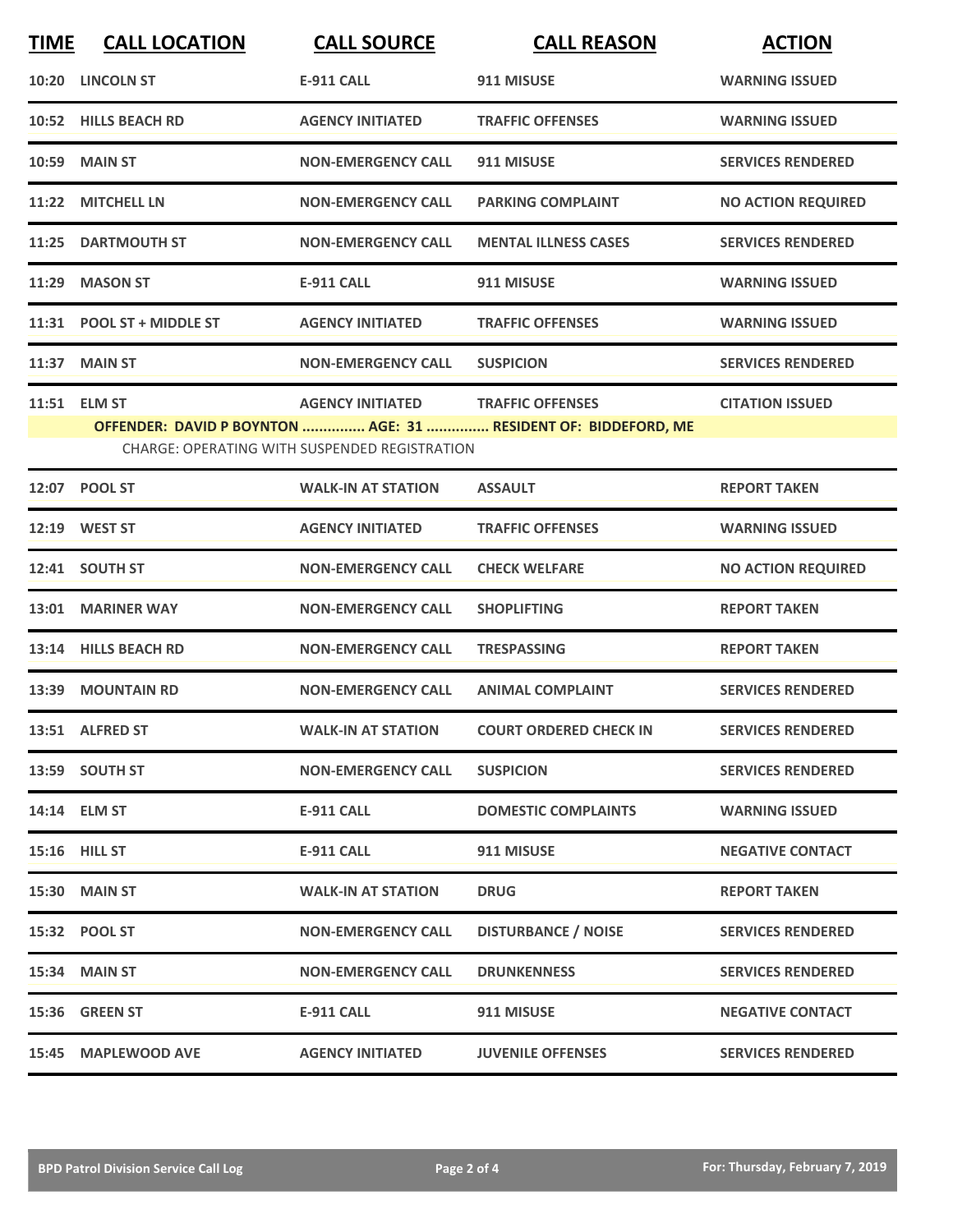## **TIME CALL LOCATION CALL SOURCE CALL REASON ACTION**

**15:57 BOULDER WAY NON-EMERGENCY CALL SHOPLIFTING CITATION ISSUED**

| <b>BOULDER WAY</b><br>15:57 |  |
|-----------------------------|--|
|-----------------------------|--|

**OFFENDER: ROBERT F BACON ............... AGE: 57 ............... RESIDENT OF: BIDDEFORD, ME** CHARGE: THEFT BY UNAUTHORIZED TAKING OR TRANSFER - SHOPLIFTING

|       | 16:20 ALFRED ST                                     | <b>WALK-IN AT STATION</b> | <b>PAPERWORK</b>              | <b>SERVICES RENDERED</b>  |
|-------|-----------------------------------------------------|---------------------------|-------------------------------|---------------------------|
|       | 16:31 ALFRED ST                                     | <b>WALK-IN AT STATION</b> | <b>COURT ORDERED CHECK IN</b> | <b>SERVICES RENDERED</b>  |
|       | 17:32 CHICOPEE LN                                   | <b>NON-EMERGENCY CALL</b> | <b>THEFT</b>                  | <b>REPORT TAKEN</b>       |
|       | 17:42 CLEAVES ST + CLIFFORD ST                      | <b>WALK-IN AT STATION</b> | <b>ARTICLES LOST/FOUND</b>    | <b>SERVICES RENDERED</b>  |
| 18:10 | <b>MEDICAL CENTER DR</b>                            | <b>NON-EMERGENCY CALL</b> | <b>SUSPICION</b>              | <b>NO ACTION REQUIRED</b> |
|       | 18:12 BEACON AVE                                    | <b>NON-EMERGENCY CALL</b> | <b>MENTAL ILLNESS CASES</b>   | <b>NO ACTION REQUIRED</b> |
|       | 18:35 ELM ST                                        | <b>NON-EMERGENCY CALL</b> | <b>ARTICLES LOST/FOUND</b>    | <b>SERVICES RENDERED</b>  |
|       | 18:39 HILLS BEACH RD + OLD POOL RD AGENCY INITIATED |                           | <b>TRAFFIC OFFENSES</b>       | <b>VSAC ISSUED</b>        |
|       | 19:00 SACO FALLS WAY                                | <b>NON-EMERGENCY CALL</b> | <b>CRIMINAL MISCHIEF</b>      | <b>REPORT TAKEN</b>       |
|       | 19:28 MAY ST                                        | <b>E-911 CALL</b>         | 911 MISUSE                    | <b>SERVICES RENDERED</b>  |
|       | 19:31 CENTER ST                                     | <b>NON-EMERGENCY CALL</b> | <b>DISTURBANCE / NOISE</b>    | <b>SERVICES RENDERED</b>  |
|       | 19:37 SOUTH ST + ADAMS ST                           | <b>AGENCY INITIATED</b>   | <b>TRAFFIC OFFENSES</b>       | <b>WARNING ISSUED</b>     |
|       | 19:38 POOL ST + KEELY WAY                           | <b>AGENCY INITIATED</b>   | <b>TRAFFIC OFFENSES</b>       | <b>WARNING ISSUED</b>     |
|       | 20:01 FOX FARM RD + OAK RIDGE RD                    | <b>NON-EMERGENCY CALL</b> | <b>PAPERWORK</b>              | <b>SERVICES RENDERED</b>  |
|       | 20:05 ALFRED ST                                     | <b>AGENCY INITIATED</b>   | <b>TRAFFIC OFFENSES</b>       | <b>WARNING ISSUED</b>     |
| 20:06 | <b>MAIN ST</b>                                      | <b>AGENCY INITIATED</b>   | <b>ASSIST PD AGENCY</b>       | <b>SERVICES RENDERED</b>  |
| 20:22 | <b>MAIN ST + YORK ST</b>                            | <b>AGENCY INITIATED</b>   | <b>TRAFFIC OFFENSES</b>       | <b>WARNING ISSUED</b>     |
|       | 21:12 WATER ST + PIKE ST                            | <b>AGENCY INITIATED</b>   | <b>TRAFFIC OFFENSES</b>       | <b>WARNING ISSUED</b>     |
|       | 21:21 WATER ST + PIKE ST                            | <b>AGENCY INITIATED</b>   | <b>TRAFFIC OFFENSES</b>       | <b>WARNING ISSUED</b>     |
|       | 21:30 WATER ST + PIKE ST                            | <b>AGENCY INITIATED</b>   | <b>TRAFFIC OFFENSES</b>       | <b>WARNING ISSUED</b>     |
|       | 21:33 POOL ST + HEDLEY REYNOLDS W AGENCY INITIATED  |                           | <b>TRAFFIC OFFENSES</b>       | <b>WARNING ISSUED</b>     |
|       | 23:14 ELM ST + FOREST ST                            | <b>AGENCY INITIATED</b>   | <b>TRAFFIC OFFENSES</b>       | <b>WARNING ISSUED</b>     |
|       | 23:21 LAMBERT ST + ALFRED ST                        | <b>AGENCY INITIATED</b>   | <b>TRAFFIC OFFENSES</b>       | <b>WARNING ISSUED</b>     |
|       | 23:24 MAIN ST                                       | <b>AGENCY INITIATED</b>   | <b>TRAFFIC OFFENSES</b>       | <b>VSAC ISSUED</b>        |
|       |                                                     |                           |                               |                           |